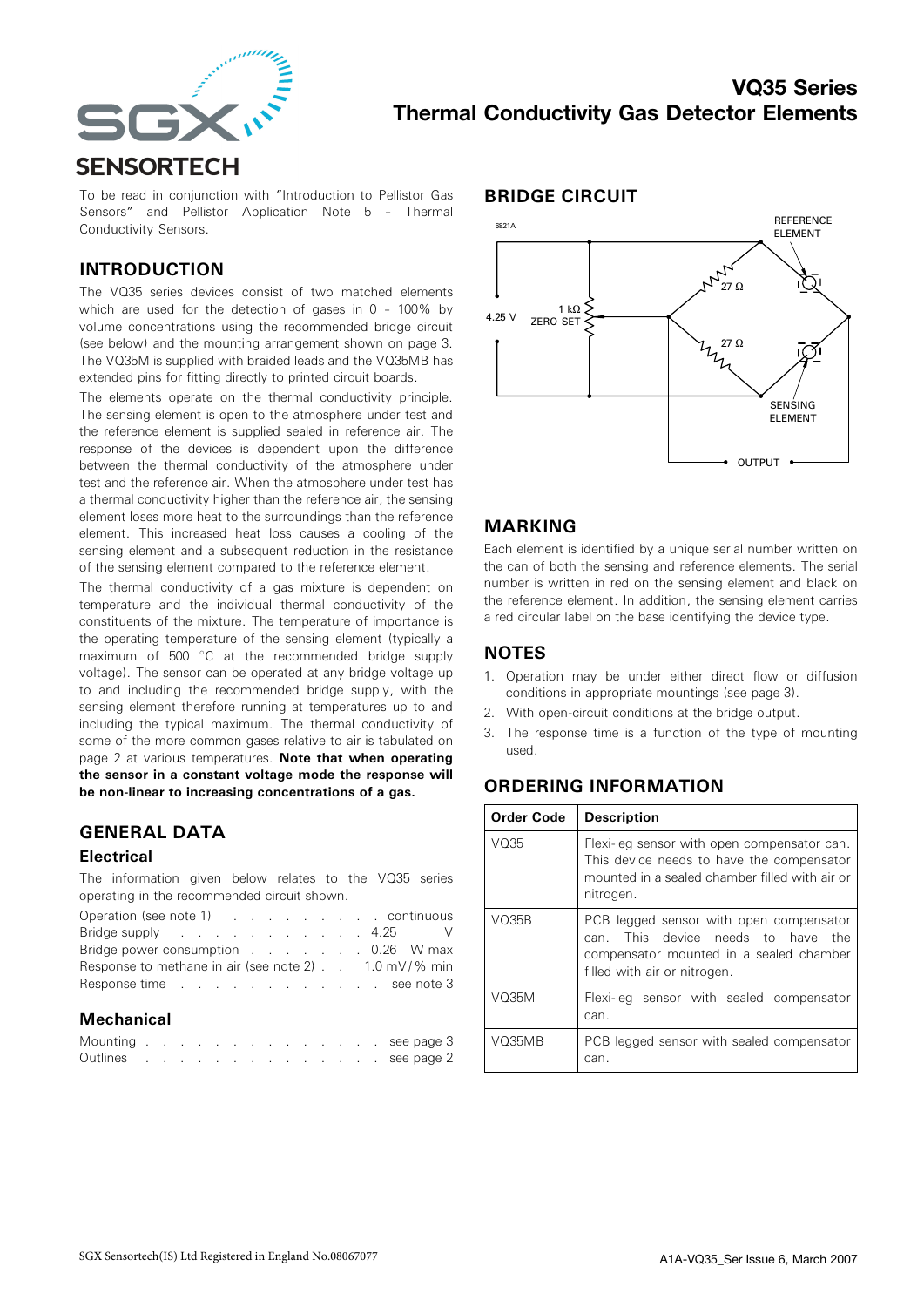# THERMAL CONDUCTIVITY OF GASES (Relative to air)

| Element temperature | $0^{\circ}C$ | 100 °C | 200 °C | 300 °C | 400 $\degree$ C | 500 °C | 600 °C |
|---------------------|--------------|--------|--------|--------|-----------------|--------|--------|
| Air                 | 1.000        | 1.000  | 1.000  | 1.000  | 1.000           | 1.000  | 1.000  |
| Nitrogen            | 0.996        | 0.993  | 0.997  | 0.999  | 0.998           | 0.994  | 0.988  |
| Oxygen              | 0.987        | 1.026  | 1.049  | 1.062  | 1.065           | 1.062  | 1.056  |
| Argon               | 0.686        | 0.687  | 0.682  | 0.674  | 0.663           | 0.650  | 0.636  |
| Carbon dioxide      | 0.621        | 0.745  | 0.832  | 0.893  | 0.933           | 0.959  | 0.975  |
| Water vapour        | 0.969        | 1.076  | 1.192  | 1.303  | 1.404           | 1.493  | 1.574  |
| Methane             | 1.244        | 1.500  | 1.723  | 1.911  | 2.066           | 2.192  | 2.296  |
| Ethane              | 0.742        | 1.027  | 1.271  | 1.474  | 1.638           | 1.769  | 1.874  |
| Propane             | 0.619        | 0.874  | 1.092  | 1.271  | 1.415           | 1.529  | 1.619  |
| Carbon monoxide     | 0.961        | 0.962  | 0.970  | 0.975  | 0.976           | 0.974  | 0.970  |
| Ethylene            | 0.703        | 0.970  | 1.195  | 1.378  | 1.524           | 1.637  | 1.727  |
| Acetylene           | 0.886        | 1.040  | 1.155  | 1.240  | 1.301           | 1.344  | 1.376  |
| Hydrogen            | 7.371        | 6.918  | 6.692  | 6.548  | 6.435           | 6.336  | 6.252  |
| Helium              | 5.972        | 5.681  | 5.492  | 5.338  | 5.197           | 5.062  | 4.939  |
| Ammonia             | 1.082        | 1.295  | 1.493  | 1.670  | 1.824           | 1.955  | 2.069  |

# OUTLINE OF VQ35M (All dimensions without limits are nominal)



|   | Ref Millimetres                                                                                           |
|---|-----------------------------------------------------------------------------------------------------------|
| А | $11.05 \pm 0.25$                                                                                          |
| B | $6.10 + 0.25$                                                                                             |
| C | $3.56 + 0.13$                                                                                             |
| D | 63.5 min                                                                                                  |
| F | 1.0                                                                                                       |
| F |                                                                                                           |
| G | $8.2 \text{ max}$                                                                                         |
| H | 9.53                                                                                                      |
| J | 1.5                                                                                                       |
|   | the contract of the contract of the contract of the contract of the contract of<br>$\sim$<br>$\mathbf{r}$ |

sensing element  $6.25 \pm 0.50$ reference element 7.75 + 0.38

Note No bends may be made in this length.

# OUTLINE OF VQ35MB (All dimensions without limits are nominal)



|   | Ref Millimetres               |
|---|-------------------------------|
| Α | $11.05 \pm 0.25$              |
| B | $6.10 + 0.25$                 |
| C | $3.56 + 0.13$                 |
| D | 40 0 min                      |
| F | 1 <sub>0</sub>                |
| F |                               |
| G | 8.2 max                       |
| н | 15                            |
|   | sensing element $6.25 + 0.50$ |

reference element  $7.75 \pm 0.38$